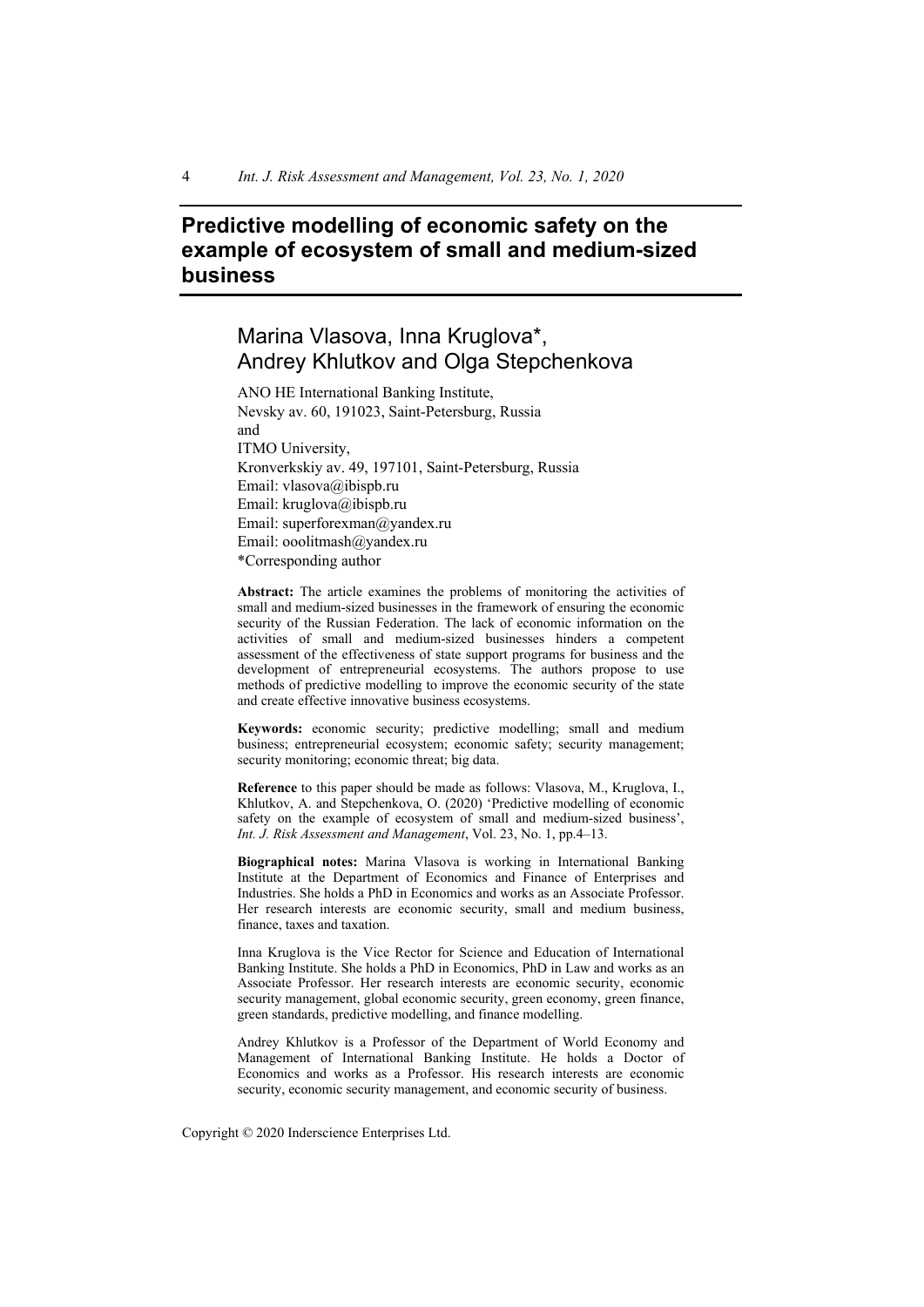Olga Stepchenkova is a post graduate student of International Banking Institute. Her research interests are economic security, small and medium business management, and technological security.

#### **1 Introduction**

The aim of the study is to find effective tools for monitoring the economic security of the state and forecasting economic threats. The creation of a predictive model of the economic system is considered as such a tool. An example is the ecosystem of small and medium-sized businesses. The economic security of the Russian Federation has a number of criteria with threshold values. If the criteria do not match the threshold values, we can state that there is an economic threat. The actions of the mechanism for ensuring economic security should be aimed, first of all, at preventing economic threats.

#### **2 Monitoring economic threats**

Economic security, as an object of study of economic science, according to Abalkin (1994), is 'a set of conditions that protect the economy, state independence from external and internal threats, and is characterised by the following components: economic stability, the stability of the national economy, the ability to self-development and progress'.

> "The economic threat is a combination of conditions, factors and events, the implementation of which is capable of damaging the economically important interests of the individual, society and the state." (Krotov and Muntiyan, 2016)

Government activities to ensure economic security include regulatory measures (regulatory and legal aspects), measures of a direct nature (counteraction to economic threats) and information and analytical measures. Information and analytical measures include monitoring, modelling and forecasting of economic threats.

According to Senchagov and Ivanov (2015) the state's actions to protect economic security should be organically entered into the processes of forming state economic policy and the development of all specific documents that determine the development of the Russian economy. Measures to protect the economic security of the Russian Federation should not be merely the consequences of Western sanctions, but must be of a permanent nature. Thus, the creation of an effective mechanism for ensuring economic security, including modern methods of monitoring and forecasting economic threats, is an urgent topic.

Monitoring of economic security is carried out according to the Federal State Statistics Service (Rosstat) (statistical handbooks: *Russia in Figures* and *Socio-Economic Situation of Russia*). In monitoring economic security, of the previously developed 150 indicators, today the most important ones are used. It should be noted that in 2008 this list of key indicators was expanded to 36 due to the financial crisis, it included a number of financial and economic indicators. In 2011, the updated list of indicators was published. Decree of the President of the Russian Federation of May 13, 2017 No. 208 'On the Strategy for Economic Security of the Russian Federation for the period until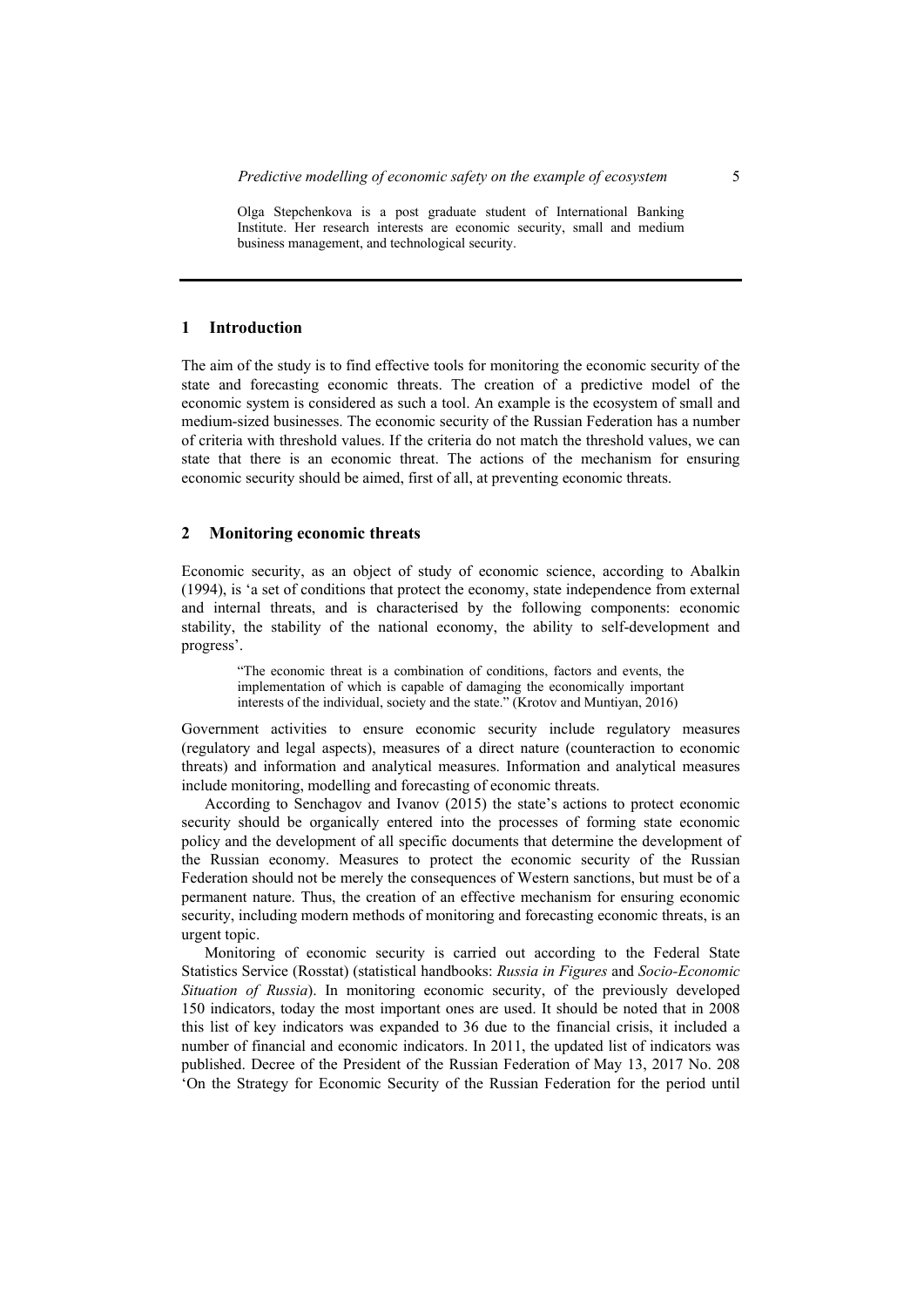2030' established indicators of economic security in the amount of 40, but the list of indicators must be specified based on the results of monitoring economic security.

An important stage in monitoring economic security is the establishment of threshold values of observed indicators, which could be a guide for economic development. The Institute of Economics of the Russian Academy of Sciences regularly develops and refines the threshold values with a periodicity of four to five years. But they have never been approved or approved by any state agency and have not been used in the current activities of the state (Senchagov and Ivanov, 2015).

In monitoring the economic security of the state, as a rule, general macroeconomic indicators are used (for example, the percentage of GDP growth). The state of economic security of the state as a whole is influenced by the activities of industries, economic institutions and economic entities, for monitoring which the relevant indicators are used. For example, E.S. Kutukova classifies the indicators of economic security by the level of the object of economic security:

- the macroeconomic level, which is represented by the national economy
- meso level the economy of regions and industries
- microeconomic level economics of economic
- subjects
- family and individual level.

### **3 Modelling economic threats**

The construction of models of economic systems is often not possible, because of their complexity, many parameters and laborious calculations. Therefore, separate and describe individual economic processes for certain tasks. For example, Dorovsky (2013) offers a technique for studying the economic security of the region using a simulation model based on a system of production functions by type of activity that allows us to assess the tasks of state regulation and forecasting. Modeling of economic security of industrial enterprise is studied by Andrashitov and Gesha (2016). It is modelled with the help of a set of tasks and critical levels.

Levkin et al. (2015) investigations are devoted to national security threats modelling.The authors propose an information-indicative threat model as a set of information, information and identification signs of ongoing activities with the conditions of the object of observation. The economic threat to the moment of its detection passes several stages: origin, development, realisation. The purpose of the mechanism for ensuring economic security is to prevent the development of a threat at the stage of origin (a potential threat), then the consequences for the managed facility will be the least deplorable. Monitoring the state of the object by the threshold values of the criteria makes it possible to identify the threat at the stage of its implementation, i.e., at the time of the damage. Thus, according to the authors, the most important stage of information and analytical measures is the forecasting of economic threats. Forecasting allows identifying the threat at the stage of origin and preventing it.

In recent years, the transition to a digital economy is an actual trend in the transformation of economic activity in many countries. One of the main digital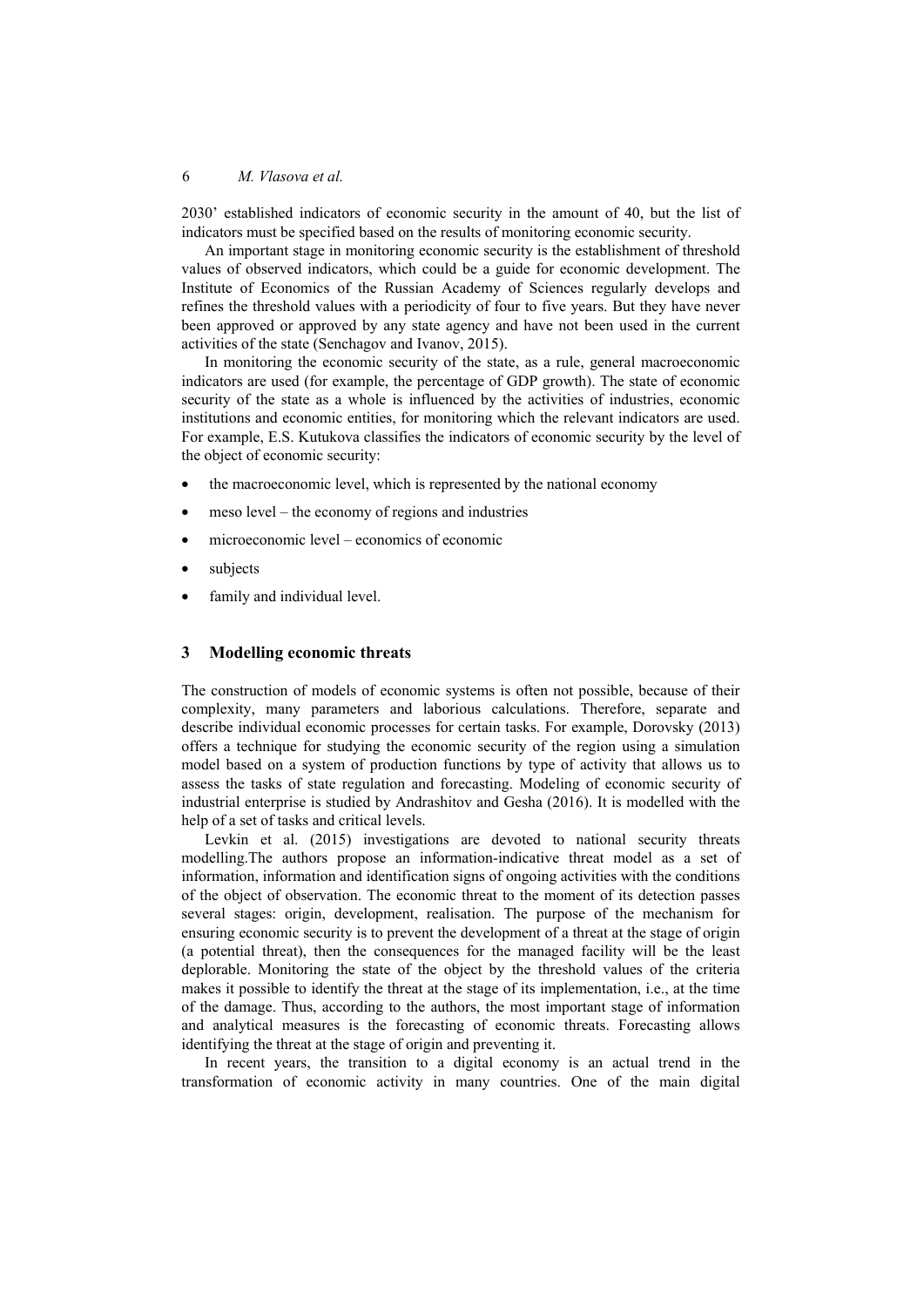technologies of the Program 'Digital Economy of the Russian Federation', which is aimed at developing the economy in Russia is 'big data'.

The market for big data is one of the fastest growing in the world. The most active users of big data and predictive modeling are banks, retail, mobile networks and the public sector. The use of these tools provides companies with the following preferences: optimisation of business processes, analysis of purchasing behaviour, sales forecast, improving the quality of decision making when issuing loans, reducing paperwork, etc.

The company developed a technology for processing large amounts of data – MapReduce (Figure 1). This technology, working with computer clusters, includes filtering, shuffling, data output. MapReduce works with large databases, such as information on transactions of all bank customers, information about all purchases in a large retail network, etc. MapReduce has significant performance advantages in data processing compared to traditional solutions.





*Source:* https://blog.sqlauthority.com/2013/10/09/big-data-buzz-words-whatis-mapreduce-day-7-of-21/

Predictive modelling is the scientific basis of modern industrial technologies for processing data, signals, images, pattern recognition, as well as tasks to identify dependencies, relationships and their evolution. The technology of predictive modeling includes the collection and processing of data, the creation and configuration of a computer model, the formulation of scenarios, the calculation of the behaviour of the object in the framework of given scenarios, according to Ivanov and Bukhanovsky (2013).

Predictive modelling is widely used in high-tech industries and fundamental science, serves as an evidence base for making effective scientific and technical decisions about the structure and parameters of the projected facility and for predicting its behaviour under different control tasks and environmental conditions. Predictive modelling allows to solve the following tasks: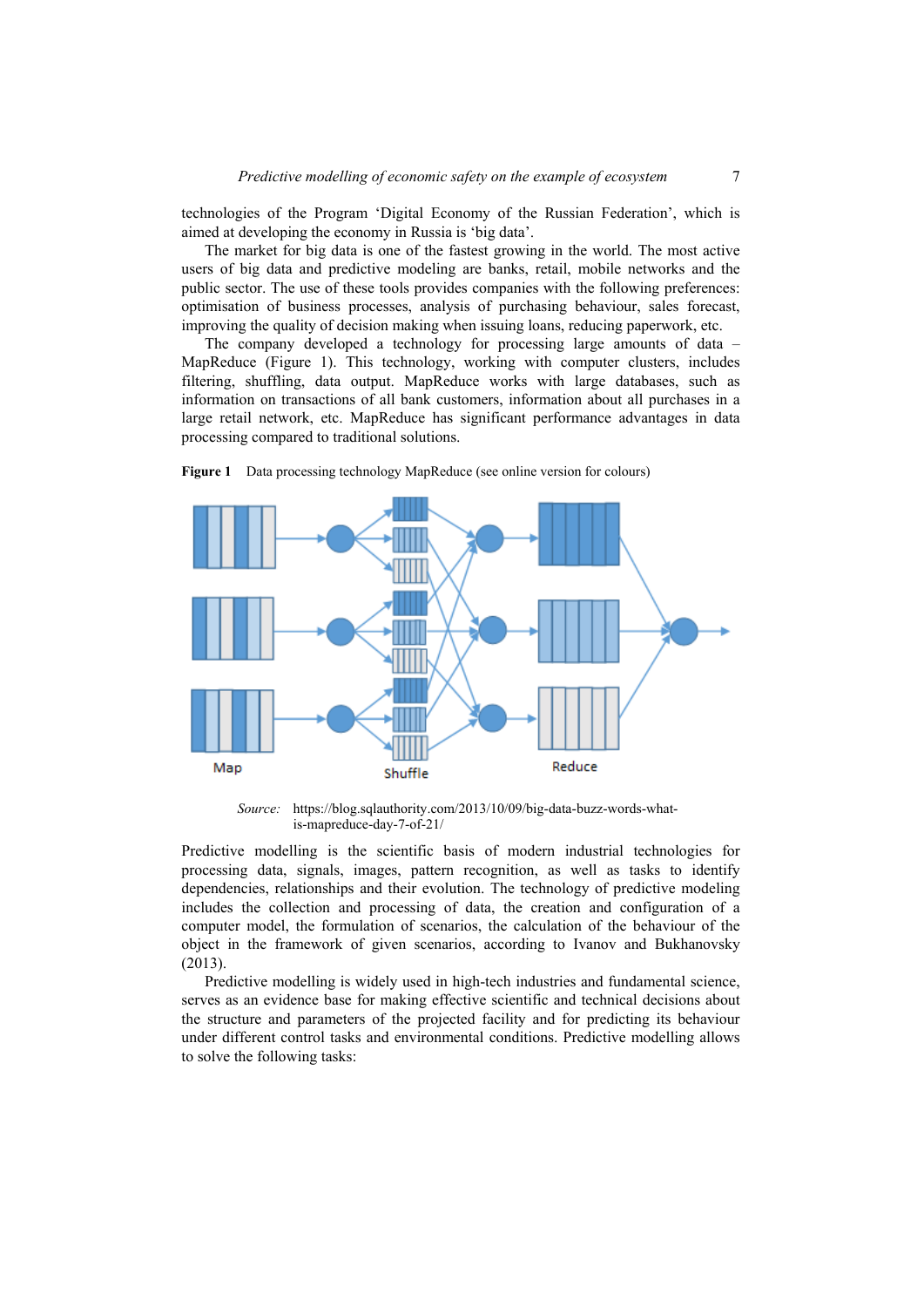- revealing the dependencies between the state of the object and the factors influencing it
- prediction of the state of the object with the detection of the trend
- filling gaps and gaps in experimental data due to simulation results
- determination of quantitative and qualitative characteristics of the object in conditions that do not allow the possibility of experiment (extreme situations)
- planning of external influences with the purpose of development of effective methods of object management
- data collection and clustering.

However, according to Bukhanovsky (2018), the predictive model may have drawbacks related to the structure of the model itself, since no model can fully copy the object or system under investigation.

## **4 Monitoring of activity of small and medium business in the Russian federation**

One of the tasks of implementing the strategy of Russia's economic security, related to sustainable growth of the real sector of the economy, is to support high-tech small and medium-sized businesses. For Russia, the creation of entrepreneurial ecosystems and ensuring their effectiveness is a priority in the framework of strategic development. Many indicators of the economic security strategy are related to the activities of small businesses such as the index of entrepreneurial confidence. This qualitative indicator is calculated by the Federal State Statistics Service (Rosstat) according to the responses of the managers of enterprises about the forecast of output, stocks, demand, i.e., the estimated data are used. Rosstat conducts annual, selective observations on small business. Rosstat's data are not comprehensive; are collected irregularly. For example, Rosstat collects a large number of quantitative and qualitative indicators for the circle of enterprises that present financial statements in the mode of continuous federal statistical (once in five years) and selective observations (Federal state statistics service. Methodological explanation). When performing selective monitoring of the activities of small enterprises, the following mathematical methods are used:

- 20% stratified random sample with the subsequent dissemination of the received data to the general set of small enterprises
- method of data imputation using a donor enterprise randomly selected in substitution groups
- non-responses are offset by adjusting the weights of the responding respondents.

Thus, the lack of data is compensated by mathematical calculations.

Small business, as the developed structural link of the Russian economy, in the process of interaction with controlling bodies and independent researchers, transfers to their databases information on the most important indicators of economic activity. The financial and statistical reports generated by enterprises are received by the relevant state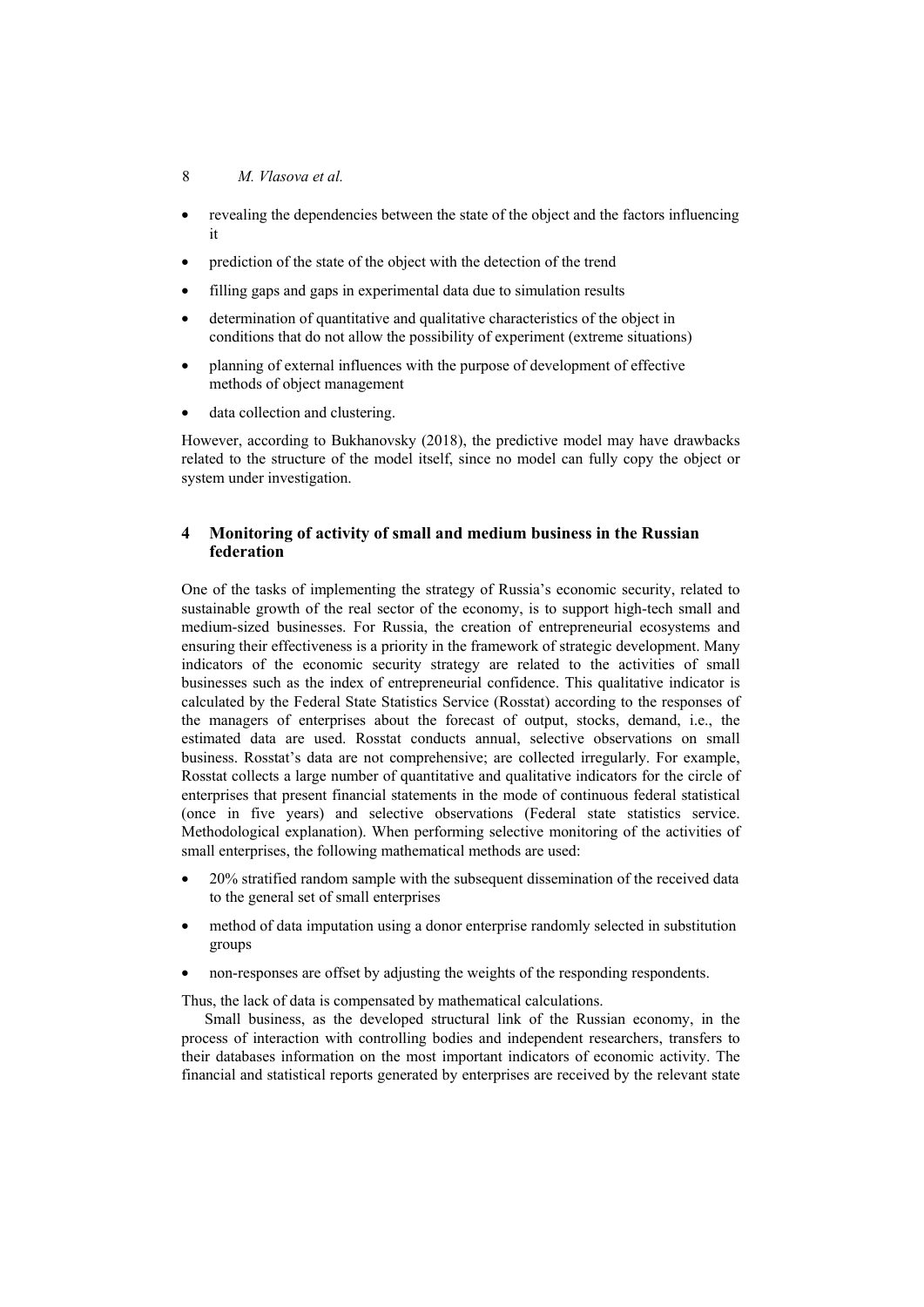services, today – mainly via electronic communication channels (Figure 2). Independent organisations and business support funds conduct surveys and create analytical reports on them. This information in each case represents sets of various indicators in which this or that organisation is interested. For example, the Federal Tax Service has the most complete information on the financial condition of small and medium businesses. If it is possible to collect all the data on SMEs in one database, state structures, the scientific community and entrepreneurship, would receive a clearer and more relevant picture of their activities, the ability to forecast the direction of SME development.



**Figure 2** Monitoring the activities of SMEs (see online version for colours)

*Source:* Compiled by the authors

In view of the fragmented observations, a number of problems and limitations arise in assessing the effectiveness of state support. The activities of the authorities are connected with a significant restriction of researchers' access to information (for example, the tax secret regime of the Federal Tax Service, the law on personal data, etc.). In the reports of the Federal Tax Service and Rosstat it is not always possible to single out indicators that characterise the activities of small business entities. The problem of legalisation of the 'shadow economy' of small business still remains urgent; thus, the need to improve approaches to assess the effectiveness of state support for small businesses.

The state support of small business includes a serious potential to contribute to the development of this sector and enhance Russia's economic security, but it is not the only recipe. Prospects for small business development depend also on the overall business climate in the country, the magnitude of administrative, economic and organisational barriers. The change in these factors is a consequence of the ongoing state economic (in particular, industrial and competitive) policies, as well as the effectiveness of a set of measures and activities aimed at reducing excessive government intervention in the economy.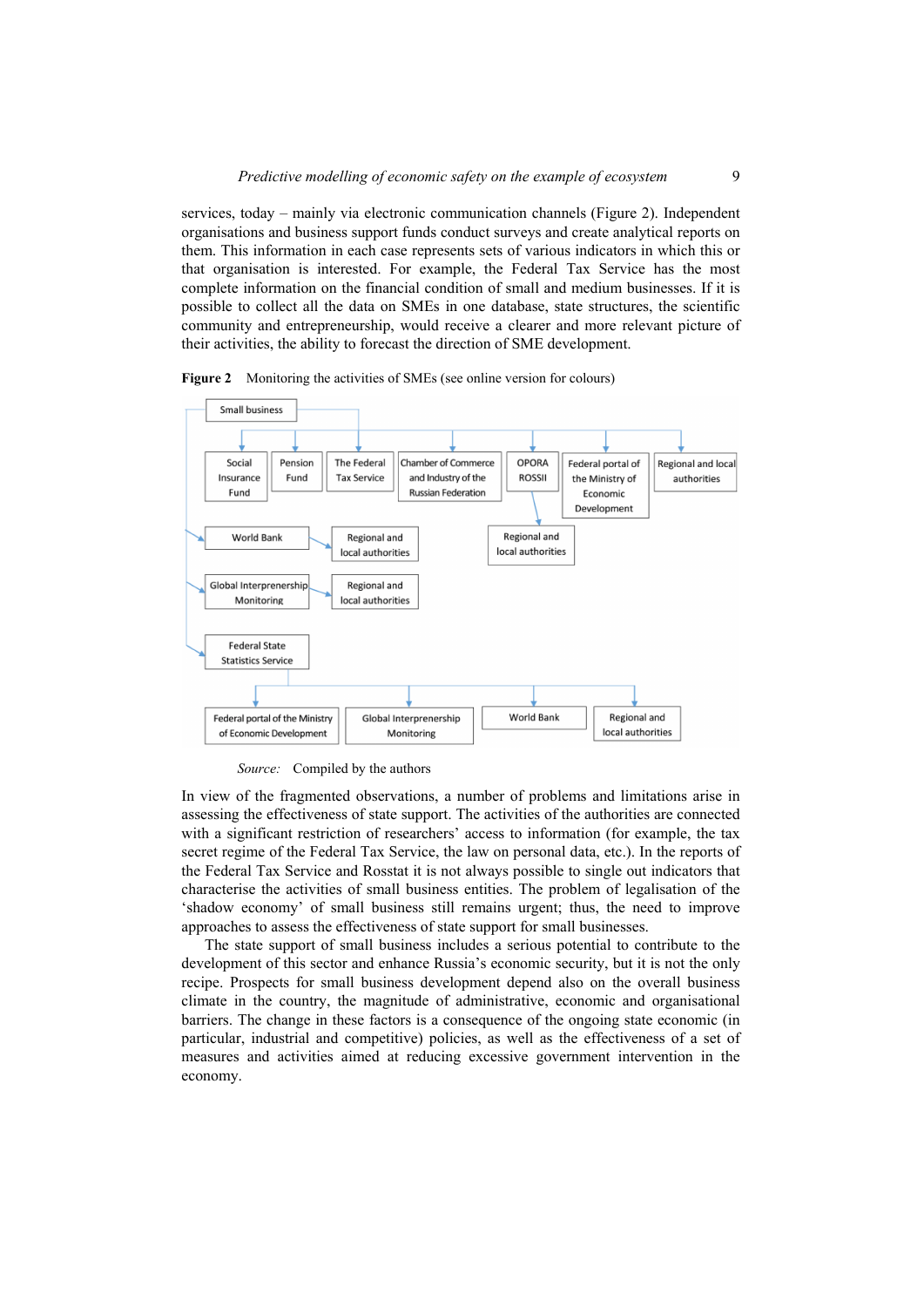## **5 Development of the mechanism for ensuring economic safety of ecosystem of small and medium-sized business with the use of predictive modelling**

The ecosystem of small and medium-sized businesses is a company that evolves together, concentrating its capabilities around certain innovations (Moore, 2006) (Figure 3). The main characteristics (domains) of the entrepreneurial ecosystem according to Isenberg (2011): culture, human resources, politics, markets, finance, support system.

**Figure 3** Formation of links in the innovation ecosystem (see online version for colours)



*Source:* Compiled by the authors

For an objective assessment of the achievement of the goals of state programs for the development of small and medium-sized businesses, the authors consider it necessary to select the tasks (areas of evaluation):

- quality of development of small enterprises
- resource efficiency
- the nature of the business climate
- social efficiency of small business
- effectiveness of innovation policy.

The mechanism proposed by the authors (Figure 4) is a process of monitoring the state of an object (entrepreneurial ecosystem) using the traditional method of threshold values of economic security criteria (right-hand side) and by creating a predictive model of the object (left side). The main advantage of the predictive model of economic security is the possibility of identifying a potential threat and the subsequent timely application of economic measures.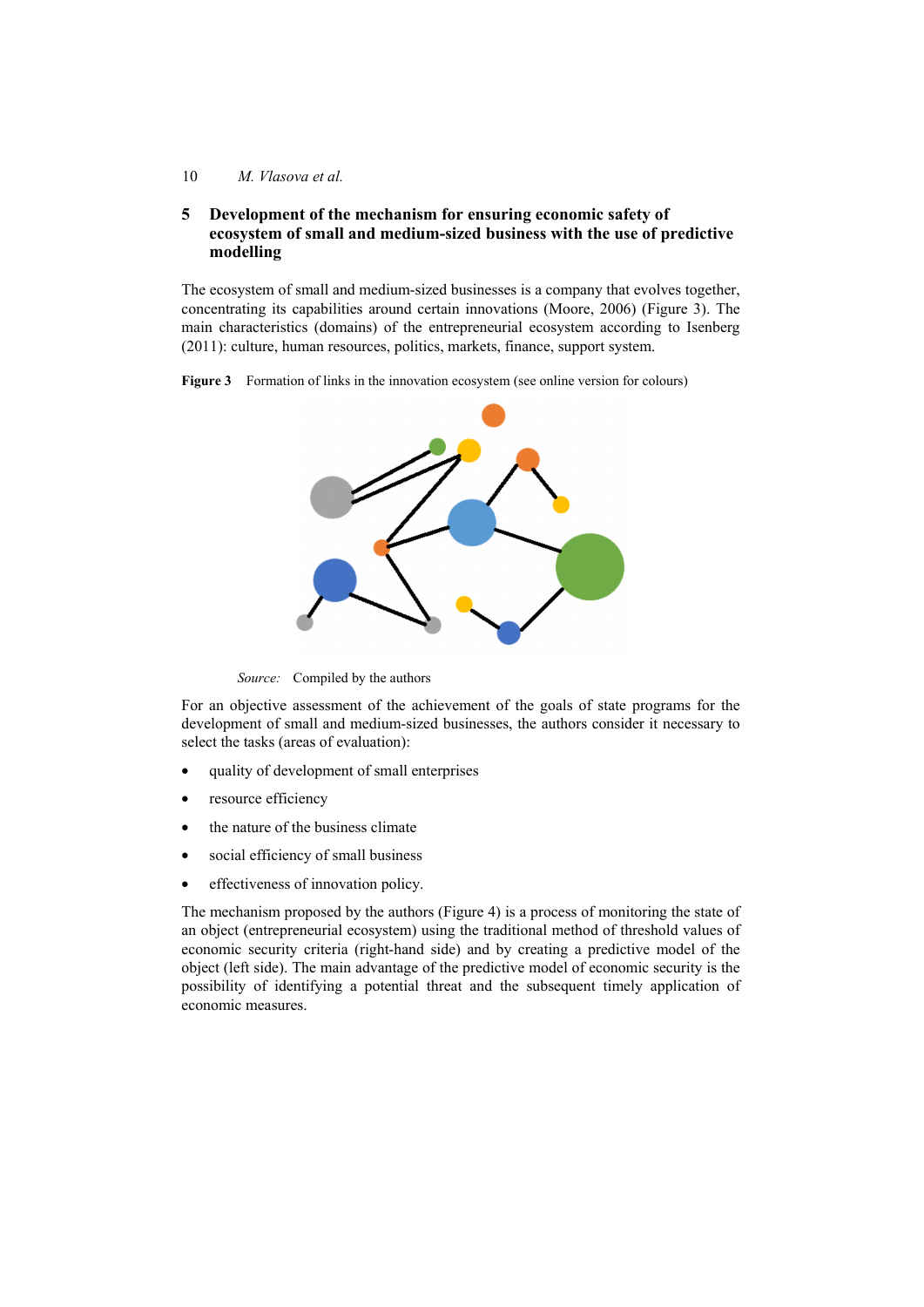

**Figure 4** Mechanism for ensuring economic security

*Source:* Compiled by the authors

Expected results:

- 1 the creation of a unique model (models) of the entrepreneurial ecosystem, the modelling of economic threats and the consequences of their impact, the identification of new trends and correlations
- 2 the development of proposals for improving state support programs, adjusting the directions of state support, increasing the efficiency of using budgetary funds.

## **6 Conclusions**

The ecosystem of small and medium-sized businesses is a unique economic institution that has a complex and constantly evolving structure. Small and medium business is an important link in ensuring the economic security of the Russian Federation. The existing problems of monitoring the activities and development of small and medium-sized businesses can be solved using predictive models. The main advantage offered by the authors of the predictive model is the ability to predict and prevent threats to economic security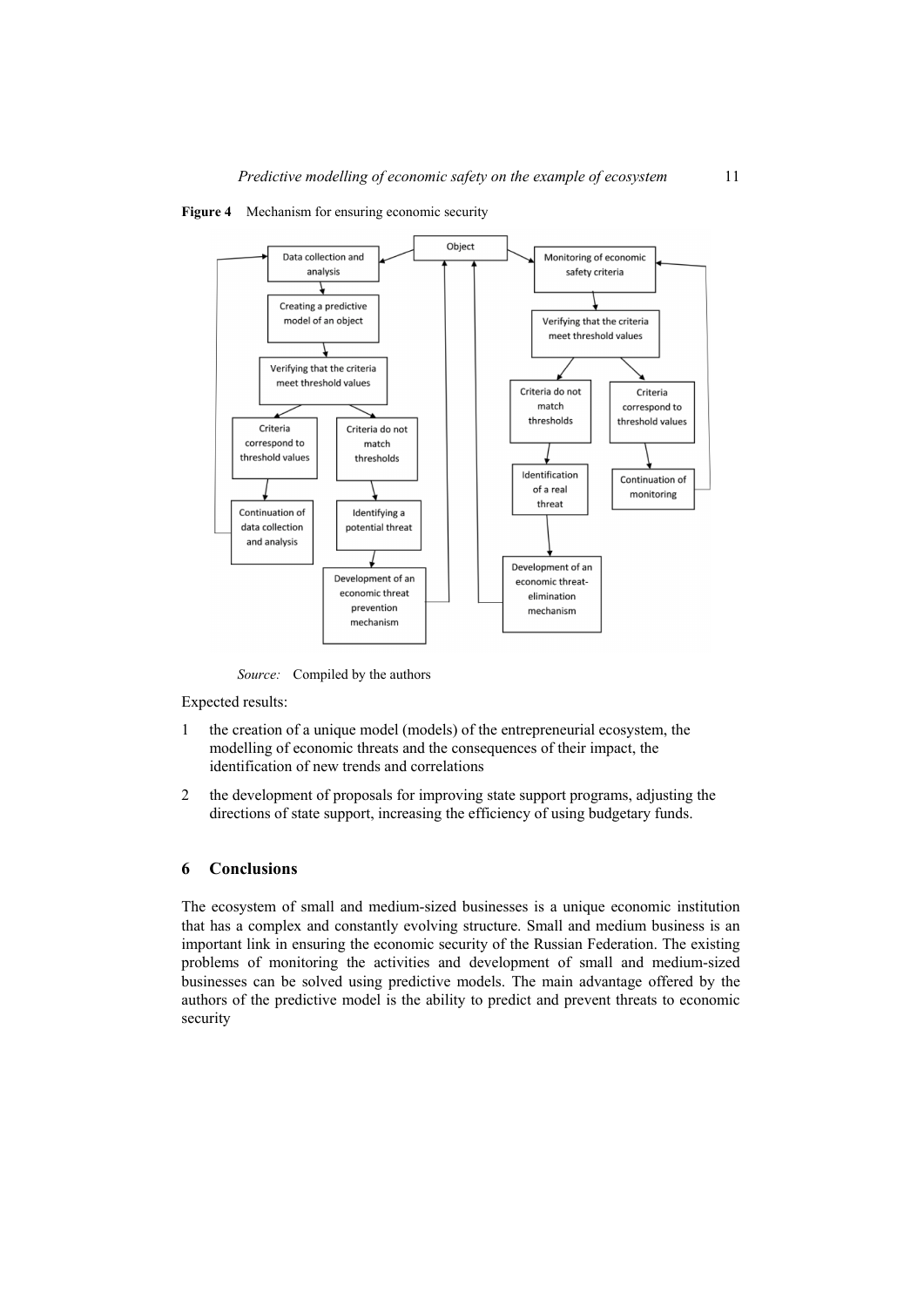### **Acknowledgements**

This research is financially supported by The Russian Science Foundation, Agreement No. 17-71-30029 with co-financing of Bank Saint Petersburg.

## **References**

- Abalkin, L.I. (1994) 'Ekonomicheskaya bezopasnost' Rossii: ugrozy i ih otrazhenie (Economic security of Russia: threats and their reflection)', *Issues of Economics*, No. 12, pp.4–16.
- Andrashitov, N.S. and Gezha, I.V. (2016) 'Modelirovanie sistem obespecheniya ekonomicheskoj bezopasnosti promyshlennogo predpriyatiya' ('Modeling of systems of economic security of industrial enterprise)', *Modern Problems of Natural Resources Management And The Development of Socio-Economic Systems: Proceedings of XII, International Scientific Conference*, Vol. 4, pp.354–360.
- Big Data Buzz Words: What is MapReduce Day 7 of 21 [online] https://blog.sqlauthority.com/2013/10/09/big-data-buzz-words-what-is-mapreduce-day-7-of-21/ (accessed 18 May 2018).
- Bukhanovsky, A.V. (2018) *Predskazatel'noe modelirovanie slozhnyh sistem: ponimanie yavlenij real'nogo mira skvoz' prizmu superkomp'yuternyh tekhnologij' (Predictive Modeling of Complex Systems: Understanding the Phenomena of the Real World Through the Prism of Supercomputer Technologies)* [online] http://www.contextfound.org/events/n113 (accessed 18 May 2018).
- Decree of the President of the Russian Federation of May 13, 2017 No. 208 'On the Strategy for Economic Security of the Russian Federation for the period until 2030' [online] http://www.kremlin.ru/acts/bank/41921 (accessed 18 May 2018).
- Dorovsky, V.A. (2013) 'Modelirovanie ekonomicheskoj bezopasnosti regiona' (Modeling regional economic security)', *Bulletin ECONOMIST SABHU*, No.5, pp.44–47.
- Isenberg, D. (2011) Introducing the Entrepreneurship Ecosystem: Four Defining Characteristics [online] https://www.forbes.com/sites/danisenberg/2011/05/25/introducing-the-entrepreneurs hip-ecosystem-four-defining-characteristics/#1cf409155fe8 (accessed 18 May 2018).
- Ivanov, S.V. and Bukhanovsky, A.V. (2013) 'Analiz neopredelennosti predskazatel'nogo modelirovaniya slozhnyh sistem: usvoenie dannyh i ansamblevye tekhnologii' (Analysis of the uncertainty of predictive modeling of complex systems: data assimilation and ensemble technologies)', *News of Higher Education Institutions 'Instrument-making'*, Vol. 56, No. 12, pp.66–68.
- Krotov, M.I. and Muntiyan, V.I. (2016) *Ekonomicheskaya bezopasnost' Rossii: Sistemnyj podhod (Russia's Economic Security: A Systematic Approach)*, Publishing House NPK, St. Petersburg.
- Kutukova E.S. (2013) 'Kriterii i indikatory ekonomicheskoj bezopasnosti (Economic security criteria and indicators)', *Scientific monograph 'Effective approaches to the development of enterprises, industries, complexes'*, pp.116–130, Kuprienko Publishing House, Odessa.
- Levkin, I.M., Levkina, S.V. and Galkova, E.A. (2015) 'Ugrozy nacional'noj bezopasnosti i ih informacionno-priznakovye modeli (Threats to national security and their informationindicative models)', *Geopolitics and Security*, Vol. 1, No. 29, pp.88–93.
- Moore, J.F. (2006) 'Business ecosystems and the view from the firm', *The Antitrust Bulletin*, Vol. 51, No. 1, pp.31–75.
- Program 'Digital Economy of the Russian Federation' Approved, Decree of the Government of the Russian Federation of July 28, 2017 No. 1632-r [online] http://static.government.ru/media/ files/9gFM4FHj4PsB79I5v7yLVuPgu4bvR7M0.pdf (accessed 18 May 2018).